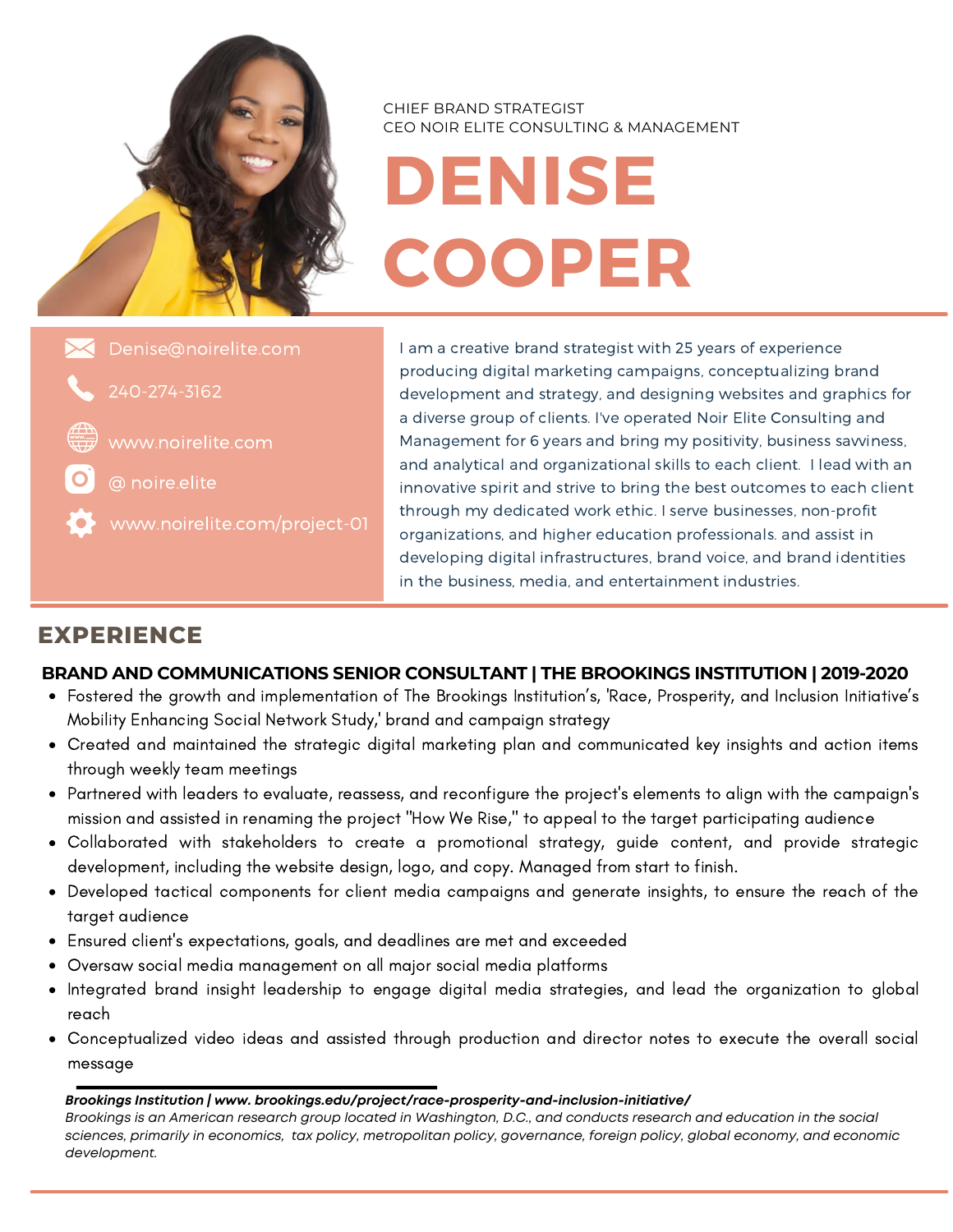## CEO NOIR ELITE CONSULTING & MANAGEMENT

#### **EXPERIENCE CONTINUED**

#### **CHIEF MARKETING STRATEGIST | 2ND LIEUTENANT RICHARD W. COLLINS III FOUNDATION | 2018-2019**

- Managed the development of program logistics and served as the brand manager for several projects, community initiatives and social media campaigns
- Provided strategic vision for the foundation's website, and conceptualized themes, content, and designs to highlight the organization's mission
- Established and advanced the foundations' platform by successfully developing communication strategies to increase awareness in the media and community regarding social justice trends
- Presented, organized, and produced promotional content for the visibility and brand cohesiveness
- Developed and managed organic and paid campaigns across a variety of social media channels (e.g., Facebook, Instagram, Linkedln, Snapchat, Twitter, TikTok, etc.)
- Ensured client's expectations in terms of both quality and timeframe are met
- Collaborated closely with foundation founders to execute their vision. Mediated with Bowie State University to establish an endowed scholarship fund in memory of the foundation's namesake

#### *The 2nd Lieutenant Richard W. Collins III Foundation | https://www.richardcollinsfoundation.org/*

The Foundation was established in memory of 2nd Lt. Richard W. Collins III, who was murdered in a senseless act of hate on the University of Maryland Campus on May 20, 2017. Collins III was stabbed by a white man just days before his college graduation ceremony. The Foundation's mission is to invest in the education and empowerment of promising young Americans who've proven themselves to be outstanding citizens and are committed to working toward a hate-free, more just society for all.

#### **MARKETING & SOCIAL MEDIA MANAGER • THE TRAYVON MARTIN FOUNDATION • 2017-PRESENT**

- Spearheaded the implementation and development of the Trayvon Martin Foundation's digital footprint, including website concept, design, and launch, and providing ongoing webmaster duties
- Coordinated a multi-platform media campaign with an estimated budget of \$20,000 and oversaw corporate sponsorships
- Assisted in the development of a strong pipeline of new business opportunities through direct and indirect contact and prospecting
- Instituted and managed all social media accounts on major channels, creating organic content and paid campaigns to garner regional and international outreach and support
- Established a merchandising site to drive revenue, gained a 'verified' status on social media and thousands of followers (34.1K on Instagram)
- Formulated telecommunications protocol and foundation's IT policy
- Coordinate and advance the foundation's programming, high-profile and multifaceted digital marketing campaigns, and social justice engagements, providing hands-on leadership from implementation to completion of each operation
- Conceptualize and created marketing endorsements including; promotional branding materials, social media campaigns, and media releases
- Analyze social campaign management, ROI, key metrics, and campaign results for optimization of resources and long-term strategic success
- Facilitated organization training for more than 30-staff members, board members, and volunteers to educate them about public relations and brand strategy
- Orchestrate event management, coordinated highly complex public relations and strategic communications methodologies for stakeholders
- Integrated and mentored foundation leaders to create the organization's mission to provide quality service to patrons and supporters and build strong community relationships, inclusive of co-collaborating with businesses to build a legacy for Trayvon Martin

#### *The Trayvon Martin Foundation | www.trayvonmartinfoundation.org*

The Trayvon Martin Foundation was established by Sybrina Fulton and Tracy Martin in March 2012 and is a nonprofit organization whose main purpose is to provide emotional and financial support to families who have lost a child to gun violence. Trayvon Martin, a 17-year-old Black boy was fatally shot in Sanford, Florida by a 28-year-old Hispanic *American man.*